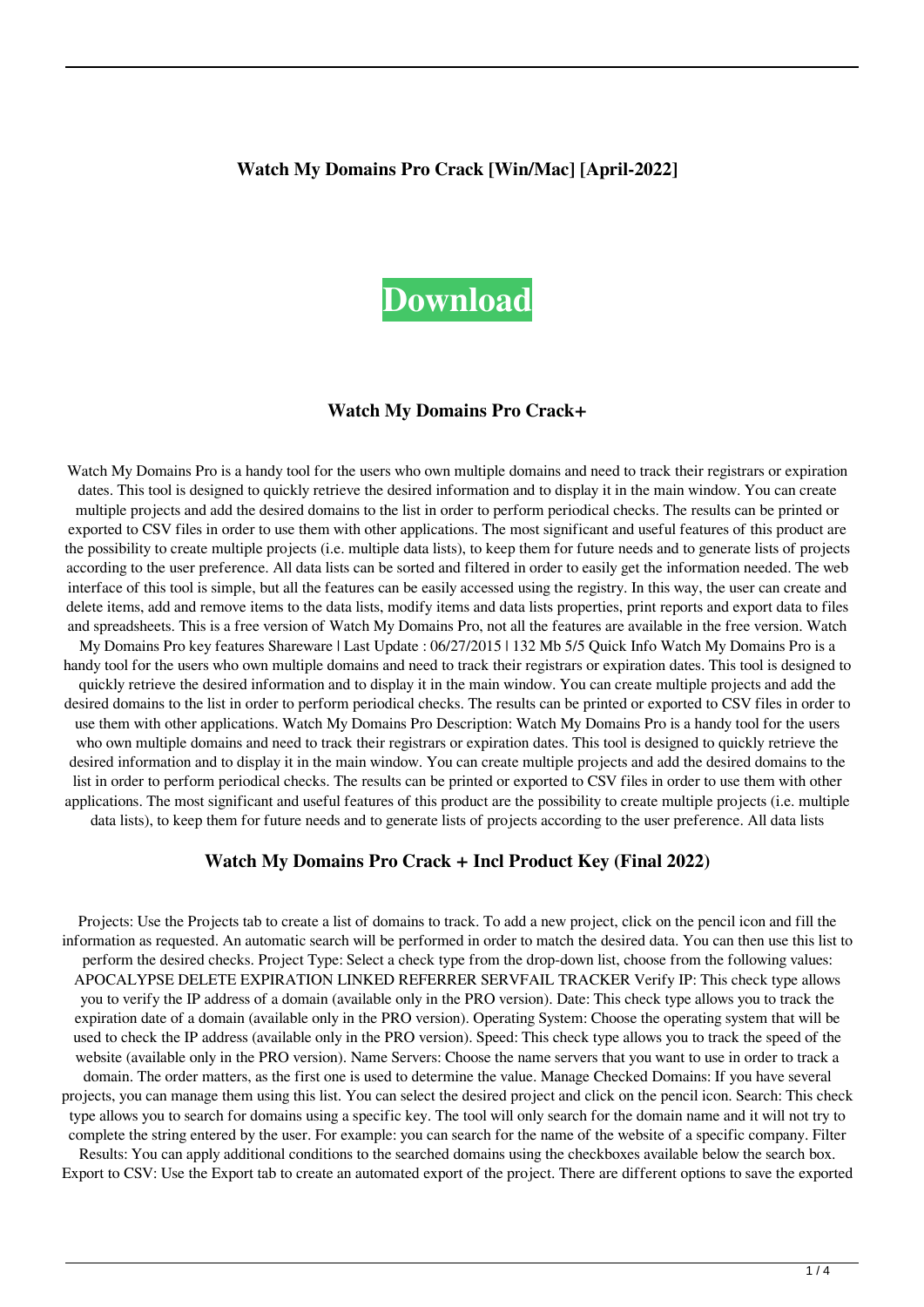data. When you export the data to a CSV file, the data is automatically inserted in the first line of the CSV file. Save Results to a Report: Use the Print tab to create an automated print of the project. The result will be saved in the selected PDF or PDF/A format. The printed result will be inserted in the first page 77a5ca646e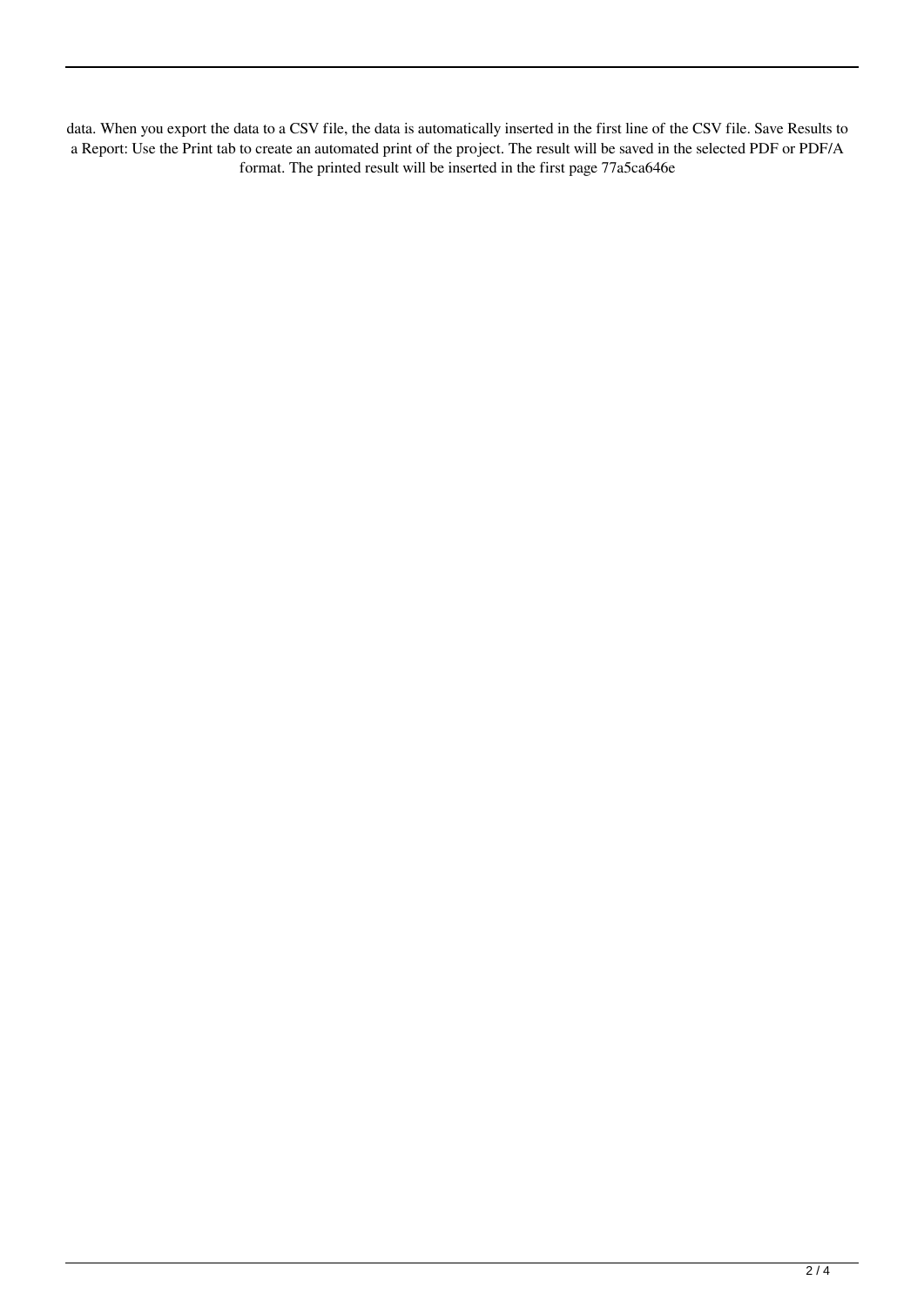## **Watch My Domains Pro Crack +**

... Lightdom WebSphere Troubleshooter is a professional program that is able to diagnose and repair common errors that may occur in the IBM WebSphere running on your local computer. It can also scan application servers for errors and data corruption. Lightdom WebSphere Troubleshooter is a professional program that is able to diagnose and repair common errors that may occur in the IBM WebSphere running on your local computer. It can also scan application servers for errors and data corruption. The product features the following functions: - Analyzing the server file system. - Detecting errors in the application. - Automatic repair of the application. ... Easy Tomcat Web Server Analyzer is an advanced tool for web applications development. With its help, you can easily analyze your application and test your application during development or on the Web. Easy Tomcat Web Server Analyzer offers you a lot of additional features like: \* Check that your application is working fine \* Test your application with various different configurations \* Analyze your application with tools such as JSP, JSF, and servlets \* Test your web application to find... Easy Tomcat Web Server Analyzer is an advanced tool for web applications development. With its help, you can easily analyze your application and test your application during development or on the Web. Easy Tomcat Web Server Analyzer offers you a lot of additional features like: \* Check that your application is working fine \* Test your application with various different configurations \* Analyze your application with tools such as JSP, JSF, and servlets \* Test your web application to find... AJAXTest is an advanced tool for web applications development. With its help, you can easily analyze your application and test your application during development or on the Web. AJAXTest offers you a lot of additional features like: \* Check that your application is working fine \* Test your application with various different configurations \* Analyze your application with tools such as JSP, JSF, and servlets \* Test your web application to find the root cause of your errors \* Analyze... AJAXTest is an advanced tool for web applications development. With its help, you can easily analyze your application and test your application during development or on the Web. AJAXTest offers you a lot of additional features like: \* Check that your application is working fine \* Test your application with various different configurations \* Analyze your application

### **What's New In?**